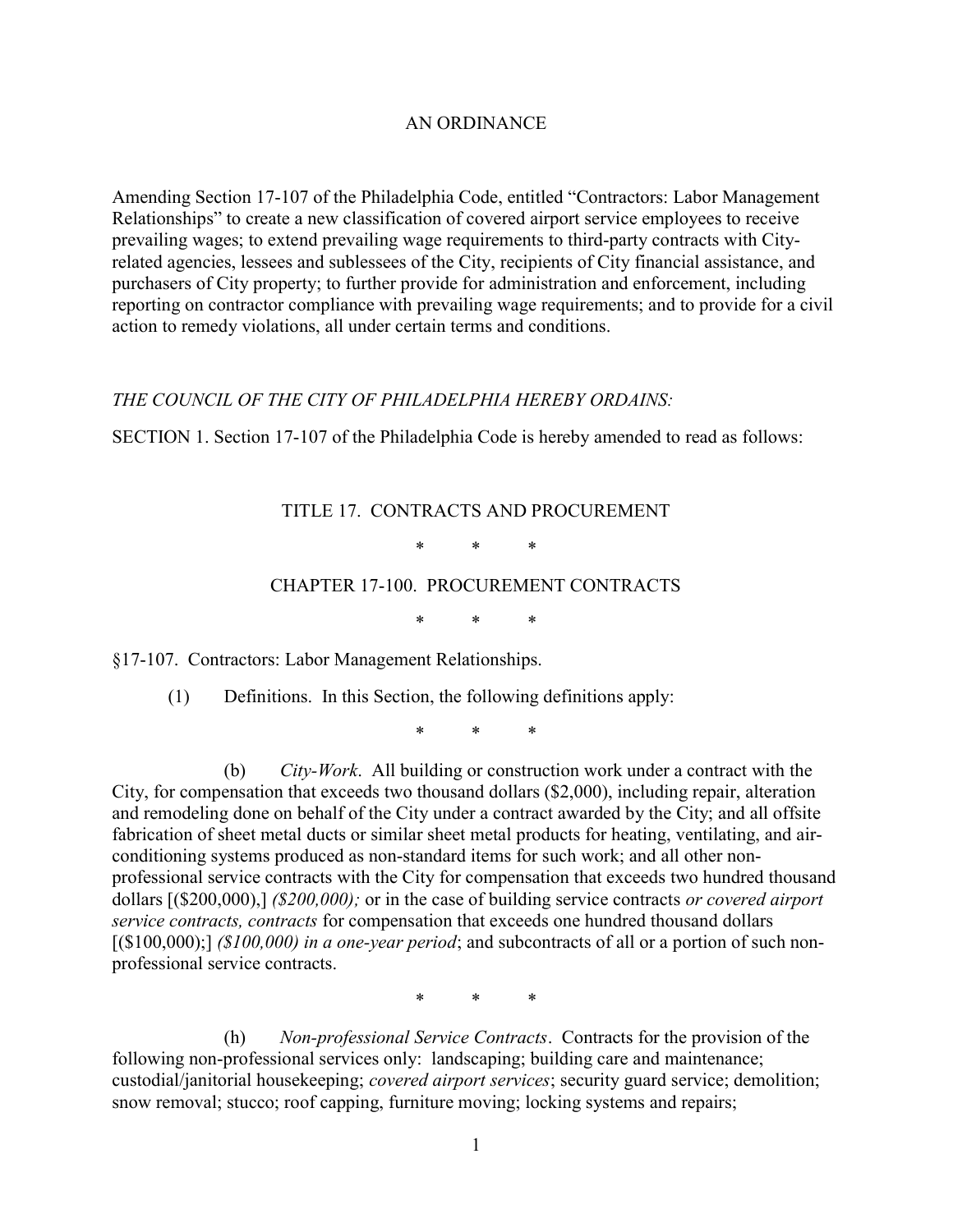mechanical/HVAC maintenance and repairs; elevators, escalators, and electrical maintenance and repair, and subcontracts of all or a portion of such contracts. Non-professional services performed under the terms of a professional service contract, whether directly or by reason of a subcontract, shall be subject to this Section if the compensation for non-professional services under the prime contract exceeds two hundred thousand dollars (\$200,000); or in the case of building service contracts *and covered airport service contracts*, the compensation for [building] services under the prime contract exceeds one hundred thousand dollars (\$100,000).

\* \* \*

(m) Prevailing Wages.

\* \* \*

(.5) With respect to the classification of covered airport service employee, as follows: both: (a) the greater of: (i) the wage paid to the majority (more than fifty percent (50%)) of workers in the classification of security officer (Guard I) at similar locations in the City of Philadelphia, or, if the same wage is not paid to a majority of those employed in that classification, the average of the wages paid, weighted by the total employed in the classification at similar locations; provided that the Director is authorized to determine a reasonable approximation of the foregoing; or (ii) the wage determined by the Secretary of Labor under the Service Contract Act, 41 U.S.C. §§ 351 et seq. for the classification of Guard I for Philadelphia County; or (iii) the wage set forth in § 17-1305(1); and (b) the greater of: (i) the additional benefits, or the monetary equivalent of such benefits, provided to the majority (more than fifty percent (50%)) of workers in the classification of security officer (Guard I) at similar locations in the City of Philadelphia; or (ii) the additional benefits, or the monetary equivalent of such benefits, determined by the Secretary of Labor for the job classification of Guard I for Philadelphia County under the Service Contract Act, 41 U.S.C. §§ 351 et seq.

\* \* \*

(t) Covered Airport Service Employee. A person performing (1) ground handling services, as defined at  $\S 18{\text -}201(8)(b)$ , including, but not be limited to: ramp agent; baggage handler; tug operator; freight handler; passenger service agent; line queue attendant; ground transportation agent; skycap; terminal shuttle driver; unattended minor attendant; shuttle bus operator; dispatcher; wheelchair attendant; passenger escort; VIP attendant; passenger club attendant; security agents for ramp, gate, cargo, checkpoint and/or terminal facilities; aircraft and lavatory cleaner; aircraft caterer; cleaner for ramp, gate, cargo, and/or terminal facilities; aircraft and equipment fueler; aircraft and equipment deicer; baggage inspection services; (2) terminal retail or food and beverage concessions services at a City airport facility; or (3) services related to the preparation or delivery of food for consumption on airplanes departing from a City airport facility. The term Covered Airport Service Employee shall not include any building service employee; any employee employed with any automobile rental operator; any employee of the United States Government; or any employee of a city, state or federal law enforcement agency.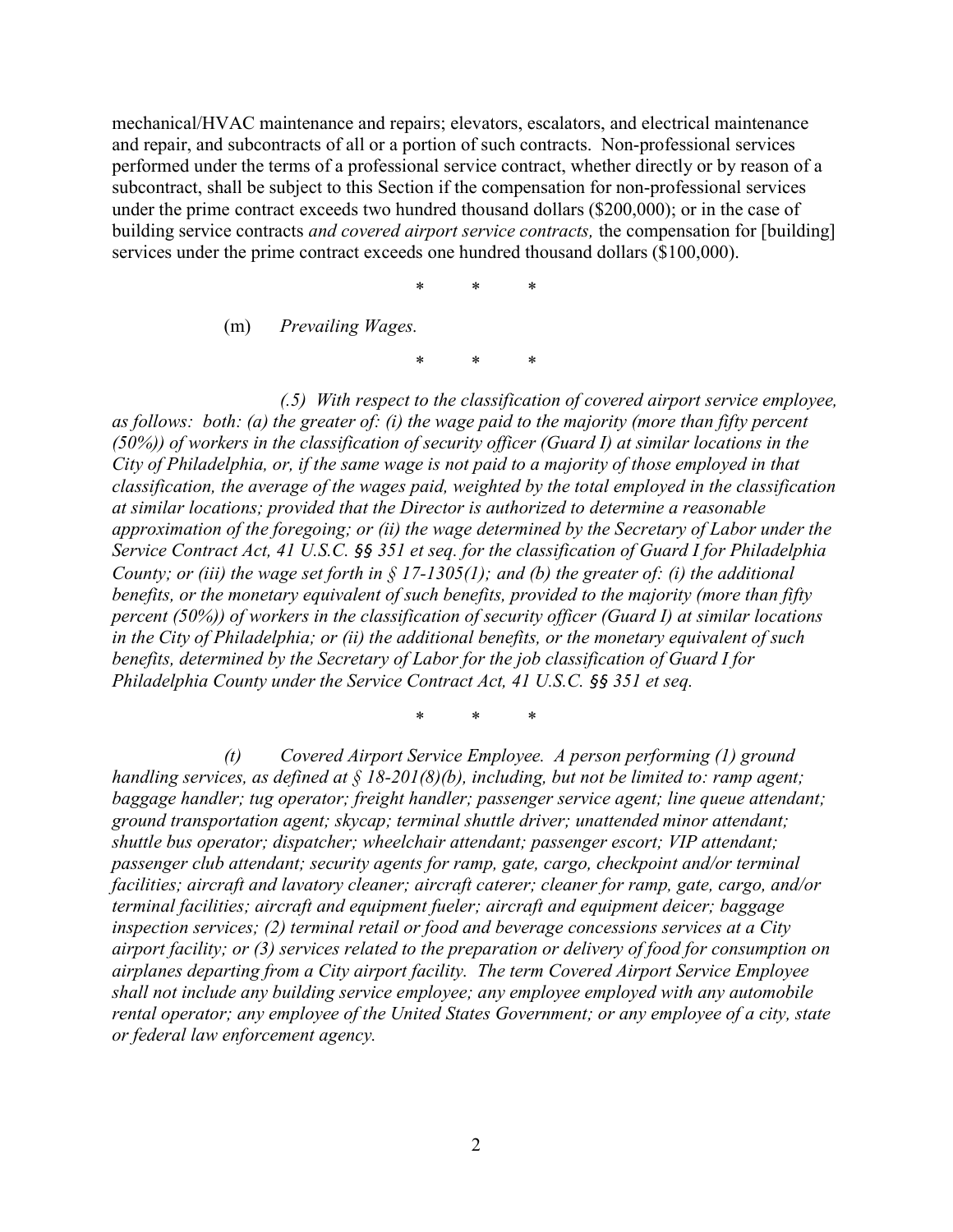(u) Covered Airport Service Contract. Any contract or sublease governing or related to the provision of services performed by covered airport service employees at any property subject to a lease defined at  $\S 17$ -107(11)(a).

(v) Covered Airport Service Contractor. Any lessee of the City, and any contractor or sublessee thereof, who, through direct employment or contract with a third party, provides services performed by covered airport service employees at any property subject to a lease defined at  $\frac{1}{2}$  17-107(11)(a).

\* \* \*

(5) Employee Complaints.

(a) No person shall take any adverse action against any other person (including discharge or other discrimination in employment) for filing a complaint under this [subsection] subsection, or an action under subsection  $(14)$ , or for otherwise reporting any violation of this Section or instituting or testifying in any proceeding relating to any violation of this Section.

(6) The Unit shall have the responsibility of administering this Section and in connection therewith shall:

(a) Maintain a current schedule of the prevailing wages and working conditions for each occupational classification in each craft, trade, service and industry involved in [City-work] City-work, and make such schedules publicly available at the Unit's office and on the City's website.

(b) Receive and refer to the Commissioner under whose supervision a Citywork contract is being performed, complaints against any contractor or subcontractor for alleged violations of this Section or the provisions of the City-work contract required hereby. Thereafter, the Director shall investigate all allegations of such [complaints] complaints, including whether employees were paid the applicable prevailing wages and given the applicable prevailing working conditions, and in connection therewith or with respect to any investigation shall have full power and authority to subpoena any witness, books, records, or other data of any person for the purposes of obtaining information pertinent to such investigation. The Director shall make a finding in writing with respect to all allegations of each complaint filed, including a finding whether employees were paid the prevailing wages and given prevailing working conditions, and shall send a copy thereof to the complainant and the contractor and shall maintain it on file. Upon request, the unit shall provide any affected contractor or subcontractor with a hearing, pursuant to subsection (8)(e).

\* \* \*

(d) Prepare a report on January  $1$  of each year containing the following information and make such report publicly available at the Unit's office and on the City's website:

 $(1)$  the name of every contractor and subcontractor awarded a Citywork contract that was awarded or in effect during the prior calendar year;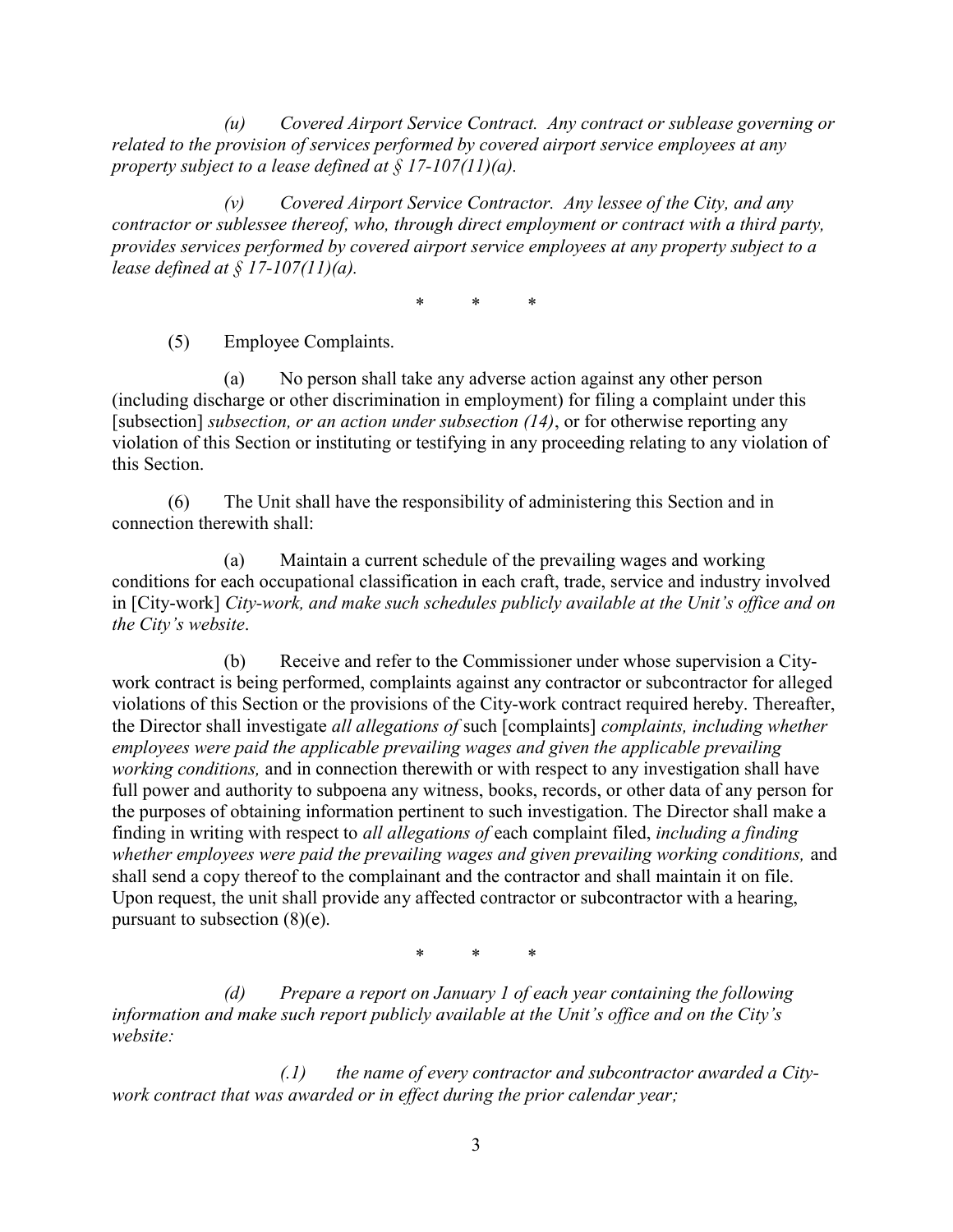$(2)$  the name of every party to a contract, lease, grant, condition or other agreement entered into by the City with any City-related Agency that was entered into or in effect during the prior calendar year;

(.3) the name of every lessee of City property or property owned or managed by a City-related agency for leases entered into or in effect during the prior calendar year;

 $(0.4)$  the name of every recipient of financial assistance that was given or in effect during the prior calendar year;

 $(0.5)$  the name of every purchaser who executed a contract for purchase of City property during the prior calendar year.

 $(0.6)$  the number of complaints filed under this Section;

(.7) the number of investigations conducted by the Unit of complaints reported in section  $17-107(6)(d)(.6)$ ; and

 $(0.8)$  the name of every entity identified in subsection  $(0.1)-(0.5)$  found to have violated this Section, and for each such entity, the subsection(s) found to have been violated, the amount of any back pay found to be owing to employees, and the amount of back pay recovered by the Unit on behalf of such employees.

(e) Provide a complaint form for reporting violations of this Section and make such form publicly available at the Unit's office and on the City's website.

\* \* \*

(8) Enforcement.

\* \* \*

(b) Upon a finding by the Director of a failure by any contractor or subcontractor to pay the applicable prevailing wage to any employee(s), or a finding that a contractor or subcontractor violated subsection  $(5)(a)$  of this Section, the Director [may] shall direct the appropriate department(s) to withhold from the contractor on the applicable City-work contract such sums as the Director, in his or her discretion, believes appropriate to insure compliance, which [may] shall include but not be limited to any sums remaining due on the contract; or the amount determined still to be owing to the employees had the prevailing wage requirements been met *or had the requirements of subsection*  $(5)(a)$  *of this Section been met*; or a sum equal to one hundred fifty percent (150%) thereof. Such withheld moneys shall be retained by the City until all employee(s) on the applicable City-work contract have received the appropriate wage payments under this Section. The Director shall direct the contractor or subcontractor to pay back pay to each affected employee in the amount owed due to the failure of the contractor or subcontractor to pay prevailing wages, and to comply with this Section. With respect to each employee terminated in violation of subsection 5(a) of this Section, the Director shall direct the contractor or subcontractor to reinstate such employee and pay such employee any back pay owed.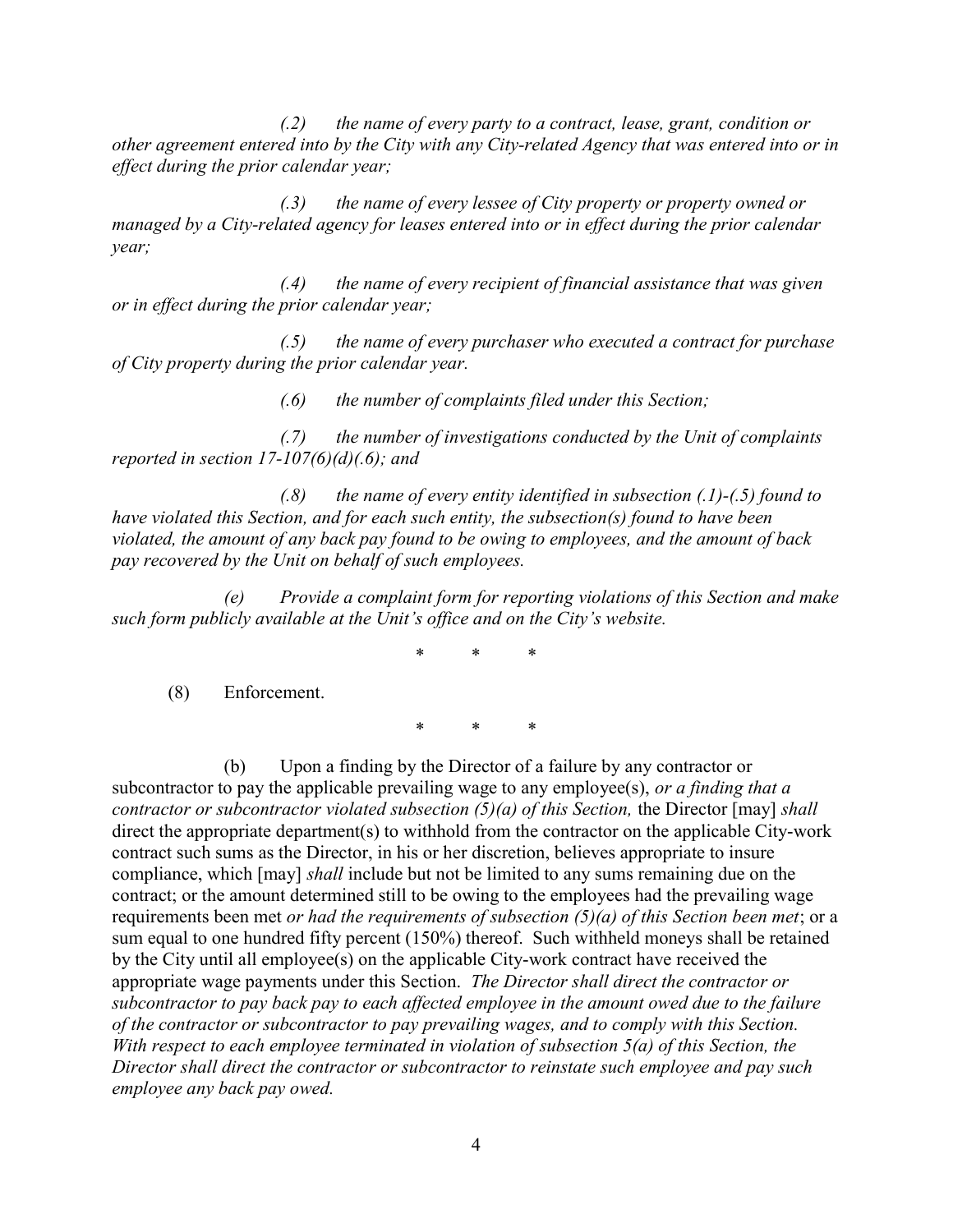(.1) Upon the conclusion of any appeals, or the expiration of time in which an appeal may be filed, from a finding of violation by the Director or a decision by the Director to direct the withholding of any sums, the Director [may] *shall* direct the appropriate department(s) to make such payments directly to affected employees, out of any withheld sums, as may be necessary to remedy the [violation.] violation if the contractor or subcontractor fails to make the required payments to the employees.

\* \* \*

(10) City Related Agencies. Any contract, lease, grant, condition or other agreement entered into by the City with any City-related Agency shall contain a provision requiring the City-related Agency, in the procurement of (i) all building or construction work for compensation that exceeds twenty-five thousand dollars (\$25,000), including repair, alteration and remodeling done on behalf of the City-agency under a contract awarded by the City-agency; and (ii) all offsite fabrication of sheet metal ducts or similar sheet metal products for heating, ventilating, and air- conditioning systems produced as non standard items for such work; and (iii) all other non-professional service contracts with the City-agency for compensation that exceeds two hundred thousand dollars (\$200,000), including building service contracts and covered airport service contracts except that such contracts need only exceed one hundred thousand dollars (\$100,000); purchased pursuant to such contract, lease, grant, condition or other agreement with the City, to abide by the provisions of [subsection 17-107(2)] this Section, as if such procurement were for City-Work. The City may waive the requirements of [subsection 17- 107(2)] this Section if the Procurement Commissioner certifies that applying said prohibition may result in the loss of federal, state or similar funds or grants. The requirements of this [subsection and subsection 17-107(2)] Section shall not apply to any City funded or City-related Agency funded housing rehabilitation or construction project that involves eight (8) or fewer housing units. Any party to a covered contract, lease, grant, condition or other agreement with the City or City-Related agency shall be bound by the provisions of this Section as if such procurement were for City-Work, regardless of whether such contract, lease, grant, condition or other agreement includes such requirement.

(11) Leases and Subleases.

(a) Lease means a lease of City property or property owned or managed by a City-related [agency:] agency, which contains, or will contain, a building or complex of buildings of at least 50,000 square feet of at least one of the following types: commercial office, hospital, university, stadium, convention center, airport or port; which contains or will contain a residential building or complex of buildings of at least fifty (50) dwelling units, whether owned or rented by the occupants thereof; or that is leased to an authority operating a special services district or a NIDMA operating a business improvement district. Leases shall be deemed to include subleases, including tenant [leases] leases, and any concession agreement that is part of a master airport concession program.

(b) Building service employees and covered airport service employees employed at properties subject to a lease as defined herein, whether employed directly by the lessee, or by a [sublessee or tenant,] sub-lessee, tenant, contractor, or subcontractor of the lessee, or through a property management company, will receive the prevailing wage.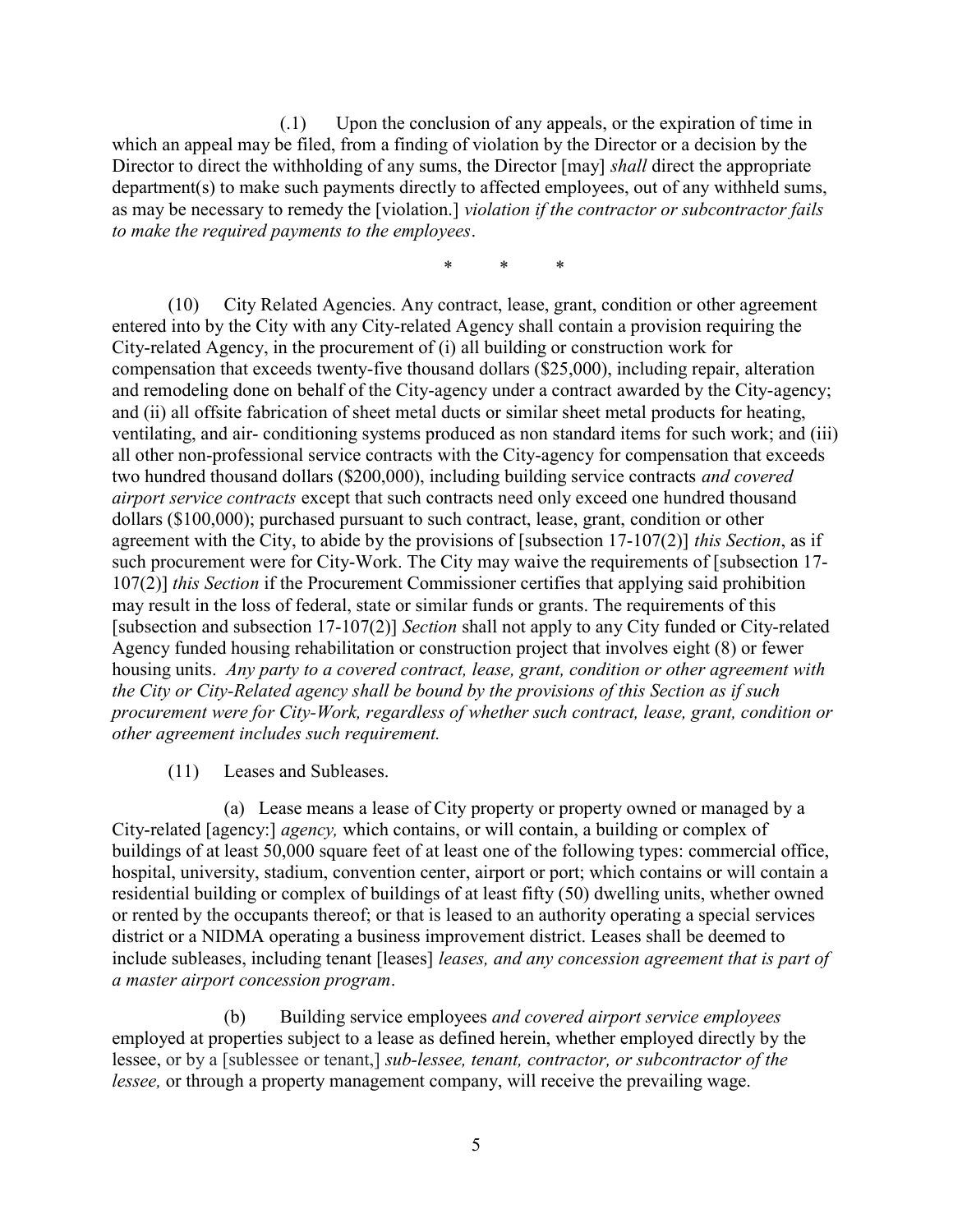(c) Every lease entered into by the City or City-related agency shall contain a provision that all building service employees and covered airport service employees at the subject premises shall be paid at least the applicable prevailing wages; that the lessee will require all [sub-lessees and tenants] sub-lessees, tenants, contractors, and subcontractors to, and lessee shall itself, comply with and be bound by all provisions of this Section, as if such work were City-work and lessee a contractor; and that, upon any violation of this Section and any regulations promulgated hereunder, which is not promptly remedied, such additional sums as may be necessary to remedy the violation shall become due and owing under the lease. The City [may] shall make payments directly to affected employees, out of such additional sums, as may be necessary to remedy the violation.

(d) Any lessee of a lease with the City or City-Related agency shall be bound by the provisions of this Section as if such work were City-Work and lessee were a contractor, regardless of whether such lease includes such requirement.

(12) Recipients of Financial Assistance.

\* \* \*

(c) Conditions.

(.1) Unless prohibited under state law, any contract, grant, condition or other agreement entered into by the City or any City-related Agency with a recipient of financial assistance shall contain a provision that all building service employees at the property shall be paid at least the applicable prevailing wages; and that the recipient will require all developers, owners, contractors, lessees and tenants to, and the recipient shall itself, comply with and be bound by all provisions of this Section, as if such work were City-work and the recipient a contractor.

(.2) Unless prohibited under state law, as a condition of obtaining financial assistance, the City or City-related agency shall require the recipient to post a bond in an amount sufficient to ensure compliance with the provisions of this Section and any regulations promulgated hereunder; if a violation is not promptly remedied, the City [may] shall make or direct payments to be made directly to affected employees, out of the proceeds of such bond, as may be necessary to remedy the violation.

(.3) Where state law prohibits the City or City-related agency from placing the conditions set forth above in subsections (.1) and (.2) on the receipt of financial assistance, a recipient of financial assistance shall in all other respects be bound by the terms of this Section and shall be required to post a bond in an amount sufficient to ensure compliance with the provisions of this Section and any regulations promulgated hereunder; if a violation is not promptly remedied, the City [may] shall make or direct payments to be made directly to affected employees, out of the proceeds of such bond, as may be necessary to remedy the violation.

\* \* \*

 (e) A recipient of financial assistance shall be bound by the provisions of this Section as if such work were City-Work and the recipient were a contractor, regardless of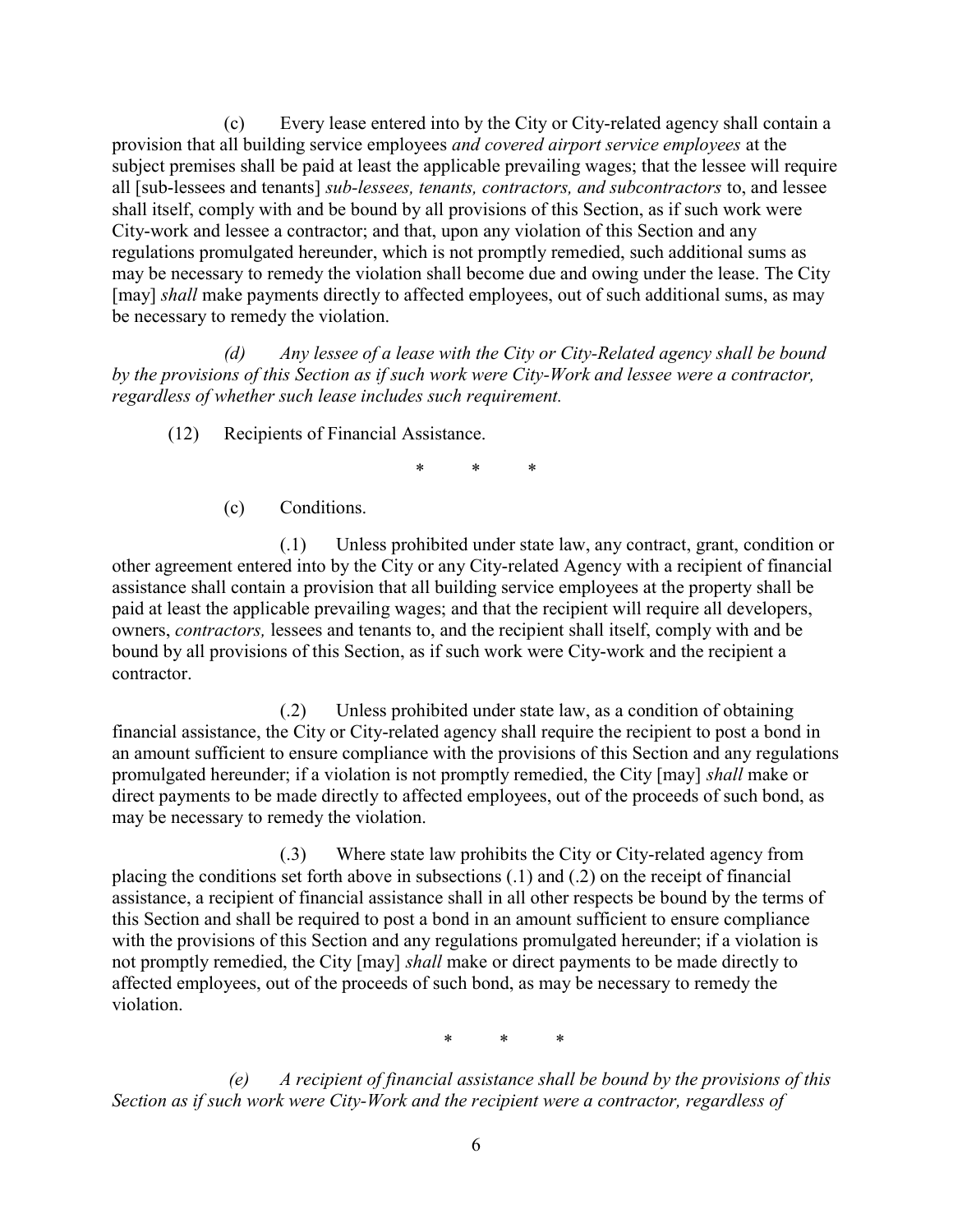whether any contract, grant, condition or other agreement with the City or City-Related Agency includes such requirement, and regardless of whether the recipient receives the financial assistance pursuant to a contract, grant, condition or other agreement with the City or City-Related Agency, and shall be required to post a bond in an amount sufficient to ensure compliance with the provisions of this Section and any regulations promulgated hereunder; if a violation is not promptly remedied, the City shall make or direct payments to be made directly to affected employees, out of the proceeds of such bond, as may be necessary to remedy the violation.

(13) Sale of Property.

\* \* \*

 (b) The City or City-related agency shall require the purchaser to post a bond in an amount sufficient to ensure compliance with the provisions of this Section and any regulations promulgated hereunder; if a violation is not promptly remedied, the City [may] shall make or direct that payments be made directly to affected employees, out of the proceeds of such bond, as may be necessary to remedy the violation.

\* \* \*

(d) Any purchaser shall be bound by the provisions of this Section as if such work were City-Work and the purchaser were a contractor, regardless of whether the contract or agreement includes such requirement.

(14) Civil Action.

(a) The Director, the City Solicitor, any person aggrieved by a violation of this Chapter, or any entity a member of which is aggrieved by a violation of this Section, may bring a civil action in a court of competent jurisdiction for violations of this Section.

(b) If during the pendency of a determination by the Director, prior to the issuance of a final decision, a complainant brings a private action under this Section in a court of competent jurisdiction, seeking relief based upon the same facts and allegations as the complainant's complaint to the Director, or affirmatively or by consent opts to participate in any such private action, that complainant's complaint to the Director shall be deemed withdrawn with respect to any defendant in such action. This Section shall be interpreted narrowly so as to leave unaffected any cumulative rights which were not the subject of the complainant's complaint in court.

 (c) Nothing in this Section shall be construed to require a complaint to be filed with the Director before bringing an action in court or before any other governmental agency.

 (d) Upon a complainant's prevailing in an action brought pursuant to this Section, the court shall order back pay and benefits, reinstatement, other injunctive relief, and any other damages suffered as a result of violations of this Section, and reasonable attorney's fees and costs. In addition, the court shall impose liquidated damages payable to the complainant up to a maximum of three hundred dollars (\$300) per violation. Each act of